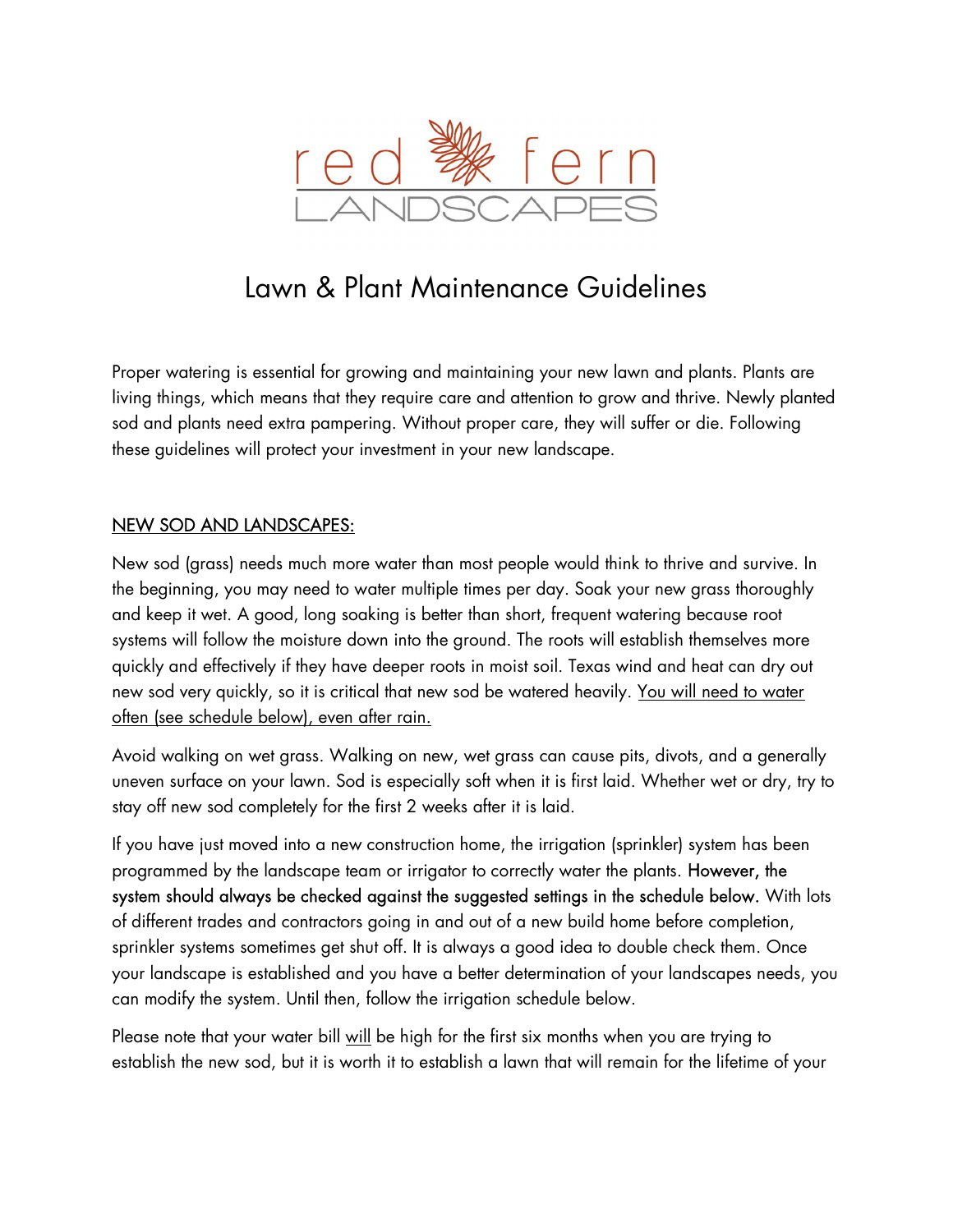## house. It is much more expensive to replace a dead lawn than it is to water it until it is established!

Finally, remember that every landscape is different. Sun/shade position, soil type, and plant type all contribute to the water needs of your individual landscape. Check your landscape at least one to two times a week. Soft, drooping, and yellowing leaves on plants are signs of overwatering, and you may need to cut your watering times back. Crispy yellow or brown leaves and petals are signs of underwatering. If you see that additional water is needed for individual plants, hand watering may be best.

| <i><u><b>Irrigation</b></u></i><br>Type | System Run<br>Time                                            | Spring and<br>Fall                                                                   | Summer                           | Winter                              |
|-----------------------------------------|---------------------------------------------------------------|--------------------------------------------------------------------------------------|----------------------------------|-------------------------------------|
| Drip System                             | Flower Beds: 25<br>$-35$ Minutes<br>Sod: $15 - 20$<br>Minutes | Once a day, $3 - 5$<br>times per week<br>(less for cool<br>weather, more for<br>hot) | 7 days a week<br>2 times per day | Once a day, 1 -<br>2 times per week |
| <b>Tree Bubblers</b>                    | 4 Minutes                                                     | Same as Above                                                                        | Same as Above                    | Same as Above                       |
| Spray Heads                             | $8 - 12$ Minutes                                              | Same as Above                                                                        | Same as Above                    | Same as Above                       |
| <b>MP</b> Rotors                        | $25 - 35$ Minutes                                             | Same as Above                                                                        | Same as Above                    | Same as Above                       |
| Rotor Heads                             | $35 - 45$ Minutes                                             | Same as Above                                                                        | Same as Above                    | Same as Above                       |

## IRRIGATION SCHEDULE FOR NEW LANDSCAPES:

\*\*Please note that you may have multiple types of irrigation within your system (ex: tree bubblers, drip, and spray heads)\*\*

#### NEW TREES:

Trees are an expensive investment. It takes many years to grow a tree before it is taken from a tree farm and transplanted at your house. Replacing trees can be very costly, so make sure to give them special care.

When a tree is first planted, it must be watered daily for the first 3 weeks. After that, water 2-3 times a week, or once a week if the temperature is below 70 degrees. After six months, your tree can be considered "established" and you can cut the watering back to 1-2 times a week, including rain events. If you do not have a tree bubbler as part of your irrigation system, hand water with a hose on slow stream at the base of the tree for about 4-5 minutes.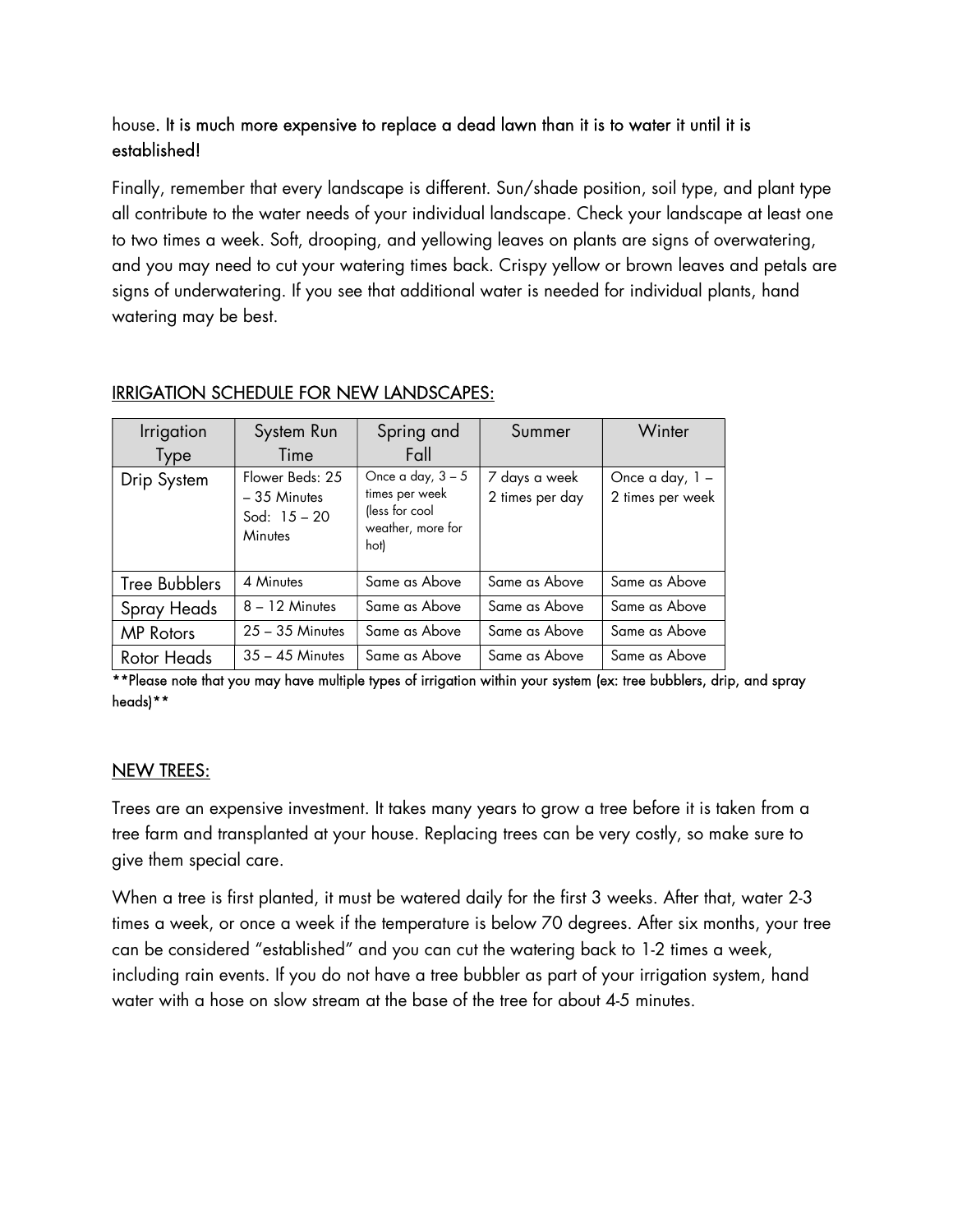## ESTABLISHED SOD & LANDSCAPES (OLDER THAN 6 MONTHS):

Plant watering schedules change with the seasons. Your plants need the most water during summer. During winter, plants still need water even if you cannot see them growing—the growth is happening underground in their root systems.

To keep your grass green and thriving, fertilize your lawn 4-5 times a year. The best way to remember this is to fertilize around the holidays (Valentine's Day, Memorial Day, Fourth of July, Labor Day, Between Halloween and Thanksgiving). Fertilizing in early Spring and late Fall with a weed & feed that contains a "Pre-Emergent" will help keep weeds at bay.

Any plants and flowers labeled as "seasonal color" or "annuals" complete their life cycle after one growing season. They must be replaced each year to keep your yard looking beautiful and colorful. It is a great opportunity to try out different shapes/colors/varieties of flowers every year and add interest to your landscape.

Every year, your landscape beds will need fresh mulch. This helps retain moisture and reduce weeds in your landscaping. Moisture retention is especially critical in Texas summers when temperatures get to 90+ degrees. Fresh mulch will keep your landscape looking fresh and new throughout the years.

## SUGGESTED IRRIGATION SCHEDULE FOR ESABLISHED LANDSCAPES (OLDER THAN 6 MONTHS):

| Season              | <b>Spring</b>  | Summer                | talı             | Winter       |
|---------------------|----------------|-----------------------|------------------|--------------|
| # of Days for       | 3 – 4 days per | $5 - \sqrt{days}$ per | $3 - 4$ days per | – 2 days per |
| I Irrigation System | week           | week                  | week             | week         |

\*\*This watering guideline is for established landscapes\*\*

Remember that this is only a guideline – every landscape is different! You may need to adjust due to extreme heat or moisture. If your sod is already established and you are noticing water run-off or excessive moisture, you can cut back the irrigation system. Or, if you are noticing wilting or cracks in the ground, you may need to increase it.

#### IRRIGATION SYSTEM

Your irrigation system will more than likely contain several different types of watering methods. Please consult your sprinkler system handbook for information on your particular system, or call your irrigation company if you have questions.

Your irrigation system should be set per the irrigation type and solar orientation. If there is a side of your yard that is shady, you can set that zone for a shorter run time.